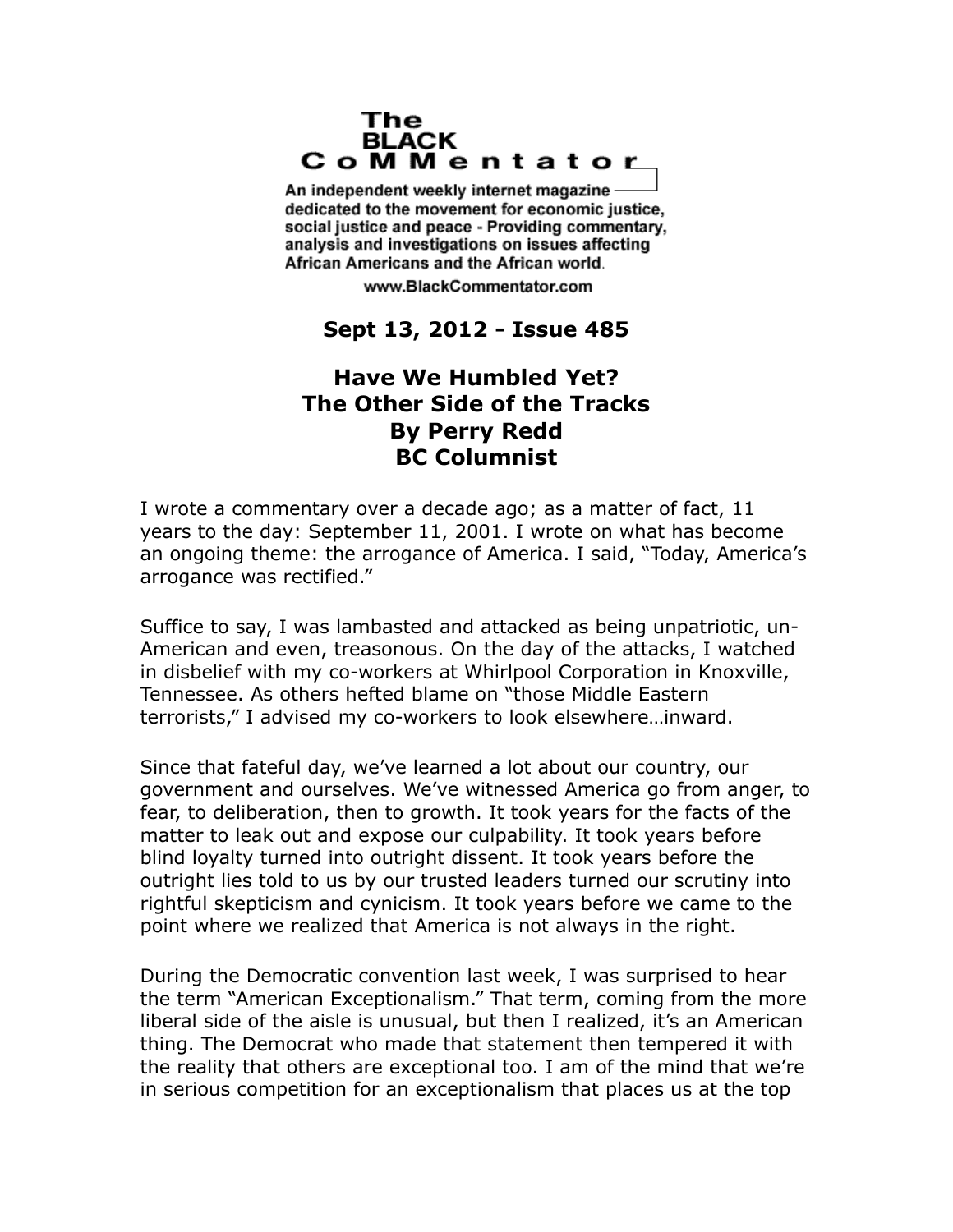of the food chain. We cannot run roughshod over others and not expect them to respond in-kind.

My commentary from this day 11 years ago looked like this:

September 11, 2001 is a day that will live in infamy…I can live this life and say for sure that there was a day that I will **never** forget. Some recall where they were when events commenced, such as Pearl Harbor or the assassinations of President John F. Kennedy - and for African-Americans, Martin Luther King, Jr. The September 11 attack on America is one of those incidents. But there's one factor *about* the attack that makes it almost as disturbing as the attack itself. The September 11 attack could have been avoided.

I am committed to telling the truth. Today, America's arrogance was rectified; its vulnerability, exposed. American's were, for lack of better words - stunned. There was, I believe, a most significant event leading up to this tragedy and massive loss. After last week's walk-out at the Conference Against Racism in Durban, South Africa, to address Racism by America and Israel, this episode of retaliation was a time bomb waiting to happen.

Taking the view of the Black Radical Congress, it is without question that US imperialism has brought genocidal levels of death and destruction to people around the world. Whether one looks at the situation in Iraq with the continual blockade and air bombardments, the situation in Palestine where the US continues to give virtually uncritical support to the Israelis in their national oppression of the Palestinians, or the economic blockade against Cuba which aims to undermine its economy and weaken its population, or any number of other US-backed incursions, one clearly sees the callousness and evil intent with which US imperialism treats the lives and property of others, especially nonwhite peoples around the globe.

Yet, even with a firm understanding of the causes of this act of desperation, fury, and hatred of US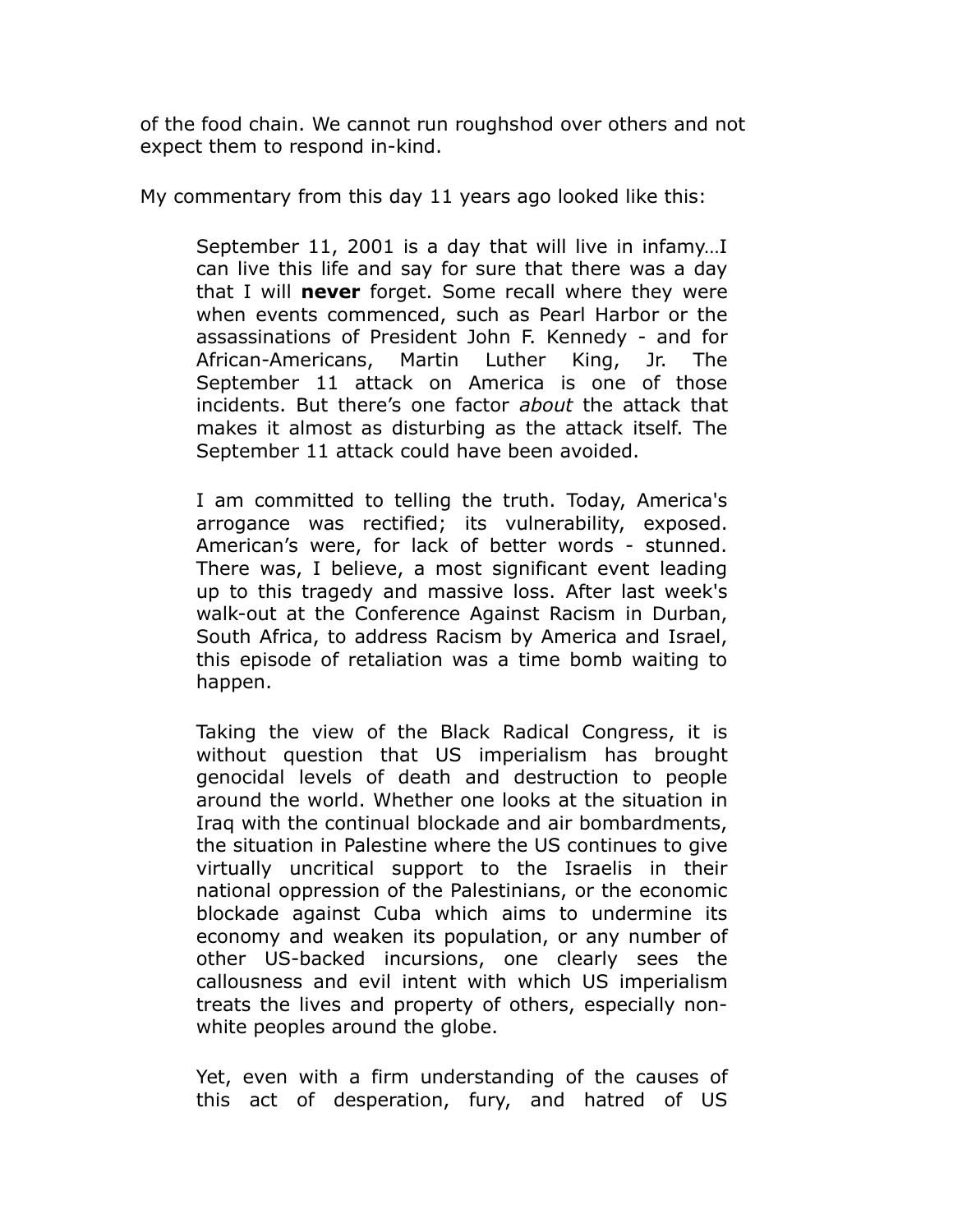imperialism, turning to terrorism to fight global oppression and exploitation is not an acceptable strategy.

In retrospect, I can say with confidence that I was right. The imperialist strategy hasn't worked for us - especially, the poor and working class of this country. The economy has worsened - for working-class Americans, that is; war contractors looted Iraq's money; and Republicans didn't even invite the architects of their response to 9/11 to their own convention this year! There was no Bush, Cheney, Rumsfeld or even "Scooter" Libby. No Colin Powell…

We are still fighting the "War on Terror." Like the unwelcomed house guest who won't leave, we remain in Afghanistan despite Afghans desire for us to leave their country, which they show us in the form of IEDs in our path. Though the US killed Osama bin Laden (at least that's what we were told), the body didn't die. Even though we periodically manage to kill an al-Qaeda #2, we can't seem to locate #3.

As we deliberately withdraw troops from two US-invaded and USoccupied nations, our country attacks teachers whom we entrust to impart knowledge to our children. We keep spending money for war, but want to pull money from teachers, firefighters and policemen.

We haven't even completed the new World Trade Center memorial site. No progress has been made in the Israel-Palestine saga as the US continues to back an even more racist and imperialist policy of occupation than it did 11 years ago.

Americans have grown tired of the drama, but has she humbled herself? At least, this year, there was no terror alert. Maybe the terrorists weren't after *us* after all? It's such a shame it took us 11 years to figure out the boogey man 'ain't' real. How about sorting the rest of the fact from fiction? How long might that take?

*BlackCommentator.com Columnist, Perry Redd, is the former Executive Director of the workers rights advocacy, Sincere Seven, and author of the on-line commentary, ["The Other Side of the Tracks.](http://socialspeaks.wordpress.com/)" He is the host of the internet-based talk radio show, Socially Speaking in Washington, DC*. *Click [here](http://www.blackcommentator.com/contact_forms/redd/contact.php) to contact Mr. Redd.*